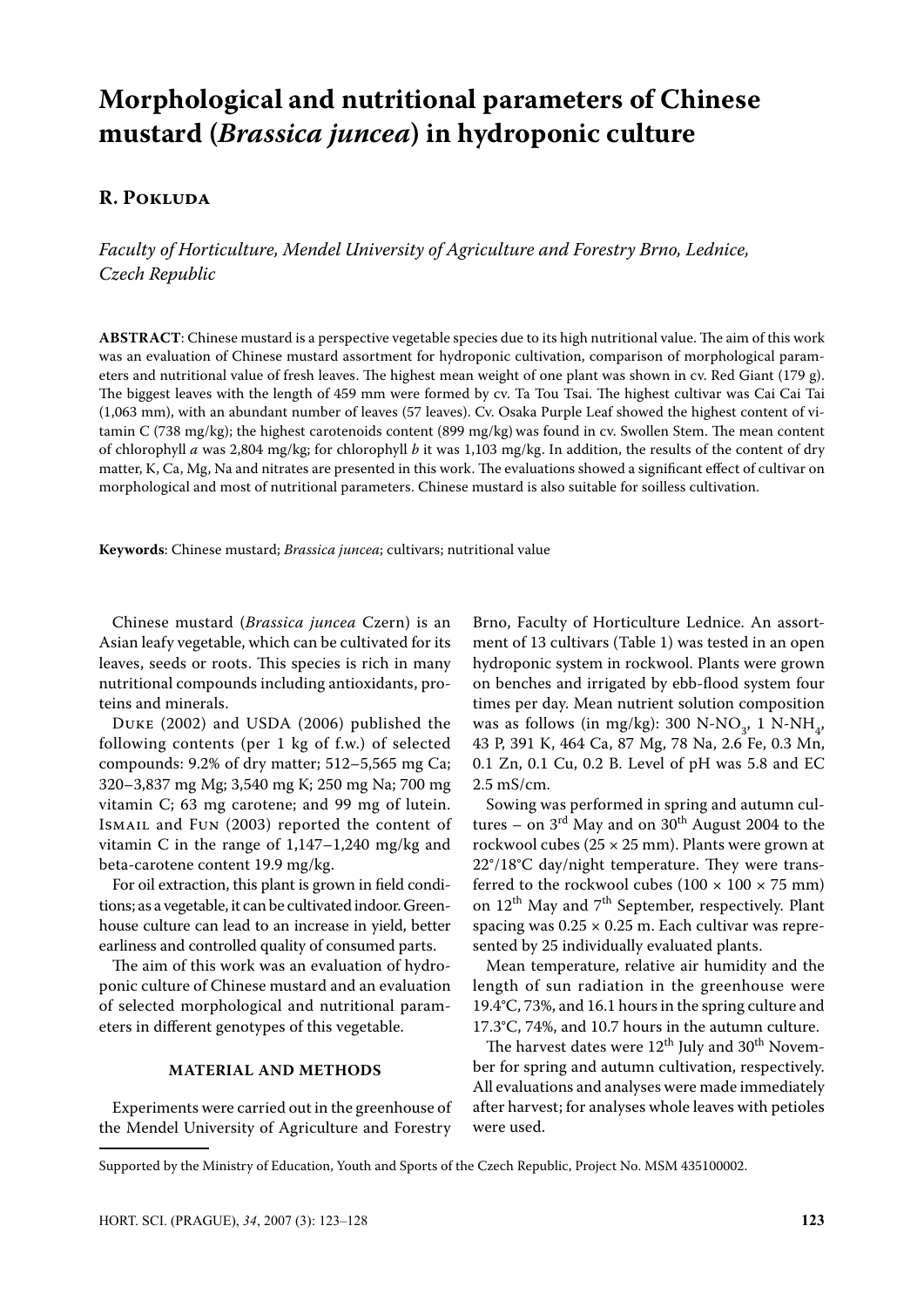Table 1. Description of evaluated cultivars

| Cultivar               | Origin | Colour and description                                       |
|------------------------|--------|--------------------------------------------------------------|
| Bau Sin                | Taiwan | green blade with thick white petioles                        |
| Cai Cai Tai            | China  | green blade                                                  |
| Grey Leaf Root Mustard | China  | green blade, strong swollen stem                             |
| King Mustard           | Taiwan | green blade with violent red nerves                          |
| Late Head Mustard      | China  | light green and small blade with wide swollen petioles       |
| Mustard Spinach        | Japan  | green blade with strong middle white nerve                   |
| Osaka Purple           | USA    | green blade with light red nerves and white swollen petioles |
| Osaka Purple Leaf      | Japan  | green blade with light red nerves and white swollen petioles |
| Pink Stem Mustard      | China  | green blade with strong middle white nerve                   |
| Red Giant              | USA    | green blade with strong red middle nerve                     |
| Suehlihung No. 2       | Taiwan | green dissected blade with strong middle white nerve         |
| Swollen Stem           | Japan  | green blade with swollen petioles                            |
| Ta Tou Tsai            | China  | green blade with swollen middle white nerve                  |

Vitamin C content was analysed by RP-HPLC (Ecom, CZ) in the column CGC Separon SGX C18 (Tessek, CZ), with size  $150 \times 4.6$  mm; total carotenoids and chlorophyll *a* and *b* by spectrometry in the spectrometer Jenway (Jenway, Great Britain) according to НО<sub>LM</sub> (1954); mineral elements by capillary isotachophoresis in the Ionosep (Ionosep, CZ). Content of dry matter was determined by drying at 105°C; nitrate content was analysed by Ion-selective electrodes in the Ionanalyser MPH 171 (Monokrystaly, CZ).

Statistical analyses were done by using ANOVA, LSD at 95% probability in Unistat (Unistat, USA).

# **Results and Discussion**

Cultivation period of spring culture was 71 days. Cultivars Bau Sin, Suehlihung No. 2 and Cai Cai Tai formed flowers in spring culture. Autumn culture lasted 92 days and no bolting was observed. Morphological description of leaves is shown in Table 1.

## **Morphological parameters**

Mean weight of one plant was 177 g in the spring culture. The highest weight was in cv. Red Giant (179 g), while the lowest in Late Head Mustard (65 g).

In the case of the autumn culture, mean weight was 66 g. Data of both cultures are presented in Fig. 1. Significant differences were found among cultivars, and the effect of culture was significant as well. Plant yield was between 1.0 to 2.9 kg per  $m^2$ .

Results showed that Chinese mustard can be cultivated in soilless culture while producing acceptable plant yield. Several cultivars reached yield around 2 or 3 kg per m<sup>2</sup> (Red Giant, King Mustard, Ta Tou Tsai).

Plant height was significantly influenced by cultivar (Table 2). The highest cultivar was Cai Cai Tai (1,063 mm), while the smallest was King Mustard (338 mm). As for the height of plants in relation to the culture, the results show that in the spring, the



Fig. 1. Mean weight of one plant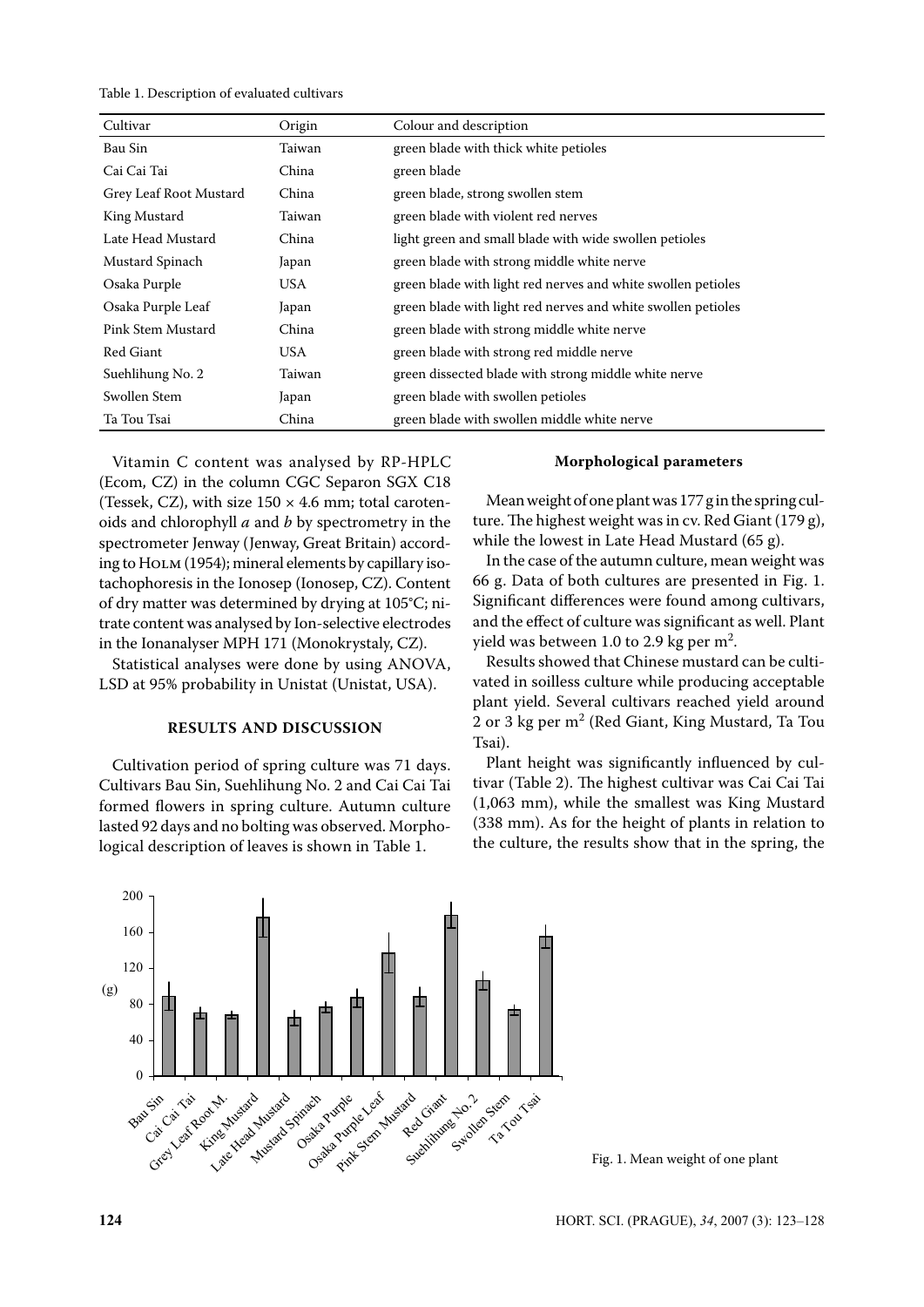#### Table 2. Mean parameters of Chinese mustard

| Cultivar          | Plant weight | Plant height | Leaf length       | No. of leaves     |
|-------------------|--------------|--------------|-------------------|-------------------|
|                   | (g)          | (mm)         |                   | (plant)           |
| Bau Sin           | 88.9 ab      | 706 bc       | 305 <sub>b</sub>  | 8.4 a             |
| Cai Cai Tai       | 70.5 a       | $1,063$ e    | 155 a             | 56.5 с            |
| Grey Leaf Mustard | 68.2 a       | $524$ abc    | $443$ fg          | 9.0a              |
| King Mustard      | 175.8 d      | 338 a        | $441$ fg          | 5.8a              |
| Late Head Mustard | 65.0 a       | 358 a        | 293 b             | 5.3a              |
| Mustard Spinach   | 76.9 a       | 461 ab       | $400 \text{ def}$ | 10.8 <sub>a</sub> |
| Osaka Purple      | 87.4 a       | 523 ab       | 320 bc            | 6.7 a             |
| Osaka Purple Leaf | 137.2 bcd    | 761 cd       | 314 b             | 10.4 <sub>a</sub> |
| Pink Stem Mustard | 88.3 ab      | 430 a        | 366 cd            | 9.6a              |
| Red Giant         | 178.9 d      | 673 bc       | 397 de            | 9.2 <sub>a</sub>  |
| Suehlihung No. 2  | 105.8 abc    | 938 de       | $415$ efg         | 26.3 <sub>b</sub> |
| Swollen Stem      | 73.7 a       | 358 a        | 315 bc            | 10.4 a            |
| Ta Tou Tsai       | 155.3 cd     | 728 bcd      | 459 g             | 9.7 a             |

Different letters show significances among cultivars

mean height was 946 mm, while in the autumn it was only 369 mm.

Leaf length was represented by the mean values of 389 mm and 337 mm in the spring and autumn cultures, respectively (Table 2). Cultivar Cai Cai Tai had the shortest leaves (155 mm), on the other hand, the biggest leaves were found in Ta Tou Tsai (459 mm); the effect of cultivar was thus confirmed.

Mean number of leaves was 19 in spring culture and 8 in the autumn. The highest number was formed by cv. Cai Cai Tai (57 leaves), while the lowest number was found in cv. Late Head Mustard (5 leaves). The statistical effect of cultivar on this parameter was also confirmed. Data are showed in Table 2. In spring culture, the number of leaves was significantly higher if compared to the autumn cultivation. Such results are widely published in literature.

The content of selected compounds is shown in Table 3. Statistical differences are represented by different letters next to the means.

Mean content of dry matter was 6.5%. The variability was high – in cultivar Cai Cai Tai it was 8.6%, while Pink Stem Mustard had only 5.3%.

Mean content of potassium was 4,009 mg/kg in spring, as opposed to 3,795 mg/kg in autumn. The highest value was found in cv. Osaka Purple (4,429 mg), the lowest in cv. Mustard Spinach (2,945 mg). Similar values of K content reported Duke (2002) or USDA (2006).

The average content of calcium was 2,701 mg/kg and 1,374 mg/kg in spring and in autumn, respectively. Cai Cai Tai showed the highest value (3,414 mg), whereas Late Head Mustard the lowest (1,044 mg).

Mean magnesium content was 185 mg/kg in spring and 183 mg/kg in autumn; Cai Cai Tai showed 208 mg, and cv. Pink Stem Mustard 148 mg.

The content of sodium was also significantly different between seasons. While in spring, the mean was 386 mg/kg, in autumn it was only 262 mg/kg. Such



Fig. 2. Range of content of selected compounds in Chinese mustard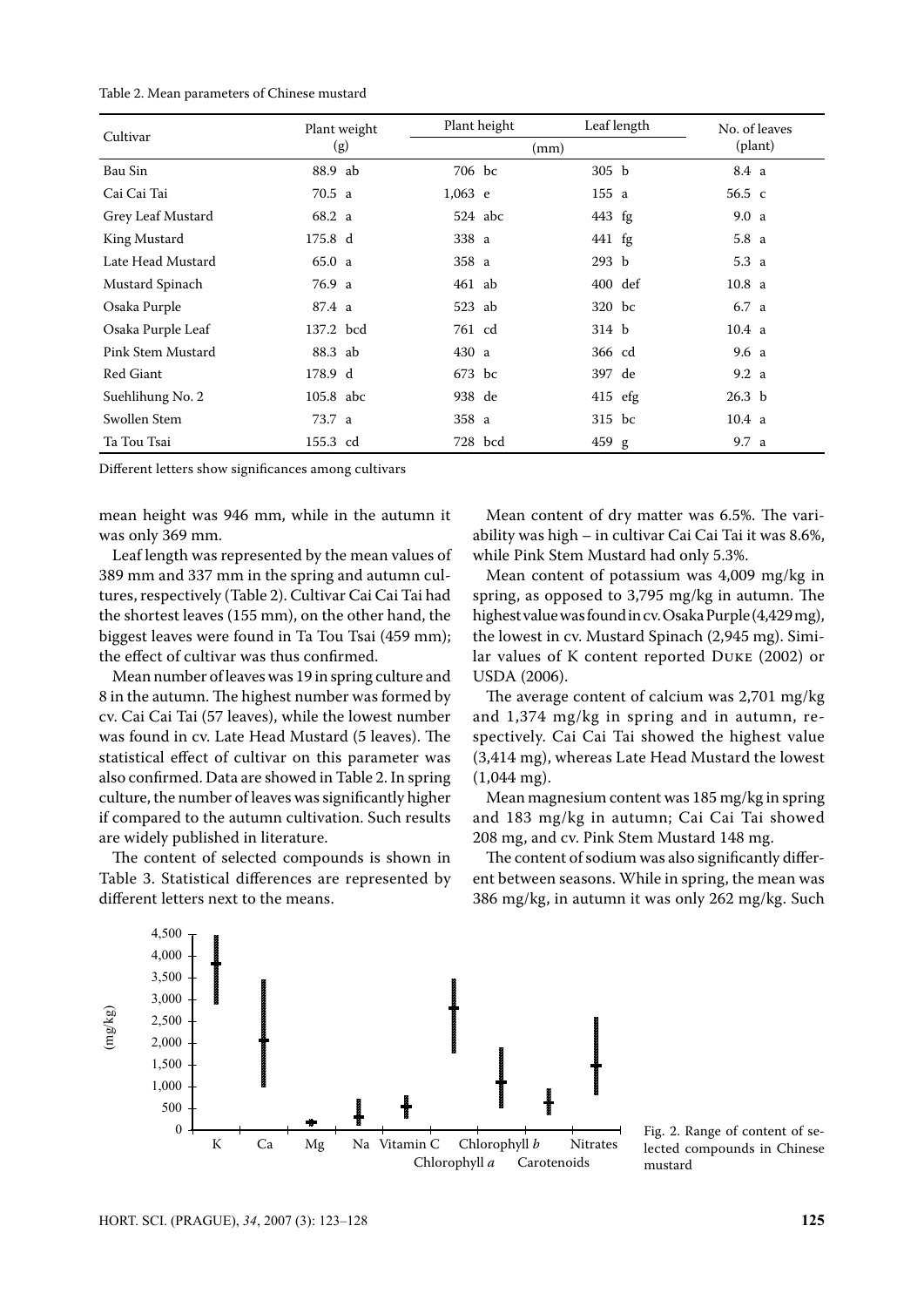| the contract of the contract of the contract of the contract of the contract of the contract of the contract of the contract of the contract of the contract of the contract of the contract of the contract of the contract o |                                 |           |            |                    |          |               |               |                 |             |                          |
|--------------------------------------------------------------------------------------------------------------------------------------------------------------------------------------------------------------------------------|---------------------------------|-----------|------------|--------------------|----------|---------------|---------------|-----------------|-------------|--------------------------|
| Cultivar                                                                                                                                                                                                                       | Dry matter                      | ×         | Ca         | Mg                 | Ž        | Vitamin C     | Chlorophyll a | Chlorophyll $b$ | Carotenoids | Nitrates                 |
|                                                                                                                                                                                                                                | (%)                             |           |            |                    |          | $\rm (mg/kg)$ |               |                 |             |                          |
| Bau Sin                                                                                                                                                                                                                        | 7.0 c                           | 3,519 ab  | 2,696 bcd  | ದ<br>149           | 560 b    | 429 ab        | ದ<br>2,072:   | ದ<br>546        | ු<br>527    | 968 ab                   |
| Cai Cai Tai                                                                                                                                                                                                                    | 8.6 d                           | 3,590 ab  | 3,414 d    | 208 b              | 178 a    | 472 abc       | 3,426 e       | 956 abcd        | 638 bc      | 1,433 cd                 |
| Grey Leaf Mustard                                                                                                                                                                                                              | $7.0\,\ensuremath{\, {\rm bc}}$ | 3,898 bcd | 1,737 abc  | 204 b              | ಥ<br>215 | 532 bcde      | 3,151 cde     | 1,685 de        | $622$ bc    | $\mathbb O$<br>2,250     |
| King Mustard                                                                                                                                                                                                                   | 5.5 a                           | 3,754 bc  | 2,023 abcd | 191b               | ದ<br>233 | $671$ ef      | 2,001a        | 668 ab          | ದ<br>409    | 1,168 bc                 |
| Late Head<br>Mustard                                                                                                                                                                                                           | 5.4 a                           | 3,868 bcd | 1,044 a    | $163$ ab           | a<br>284 | 481 bc        | 1,828 a       | 693 abc         | $510$ ab    | $\mathbbmss{C}$<br>2,533 |
| Mustard Spinach                                                                                                                                                                                                                | $6.7$ bc                        | 2,945 a   | 1,167 a    | 175 ab             | ದ<br>273 | 493 bcd       | 3,173 cde     | 1,529 cde       | $627$ bc    | 1,050 abc                |
| Osaka Purple                                                                                                                                                                                                                   | $6.1$ ab                        | 4,429 d   | 1,508 ab   | 200 b              | ದ<br>266 | 609 cde       | 3,123 cde     | 1,203 bcd       | 762 cd      | ರ<br>1,542               |
| Osaka Purple Leaf                                                                                                                                                                                                              | $6.6\;\mathrm{bc}$              | 4,382 cd  | 1,836 abc  | $173\ \mathrm{ab}$ | a<br>164 | 738 f         | 2,537 b       | 1,059 bcd       | $673$ bc    | $\circ$<br>1,258         |
| Pink Stem<br>Mustard                                                                                                                                                                                                           | 5.3 a                           | 3,595 abc | $1,279$ ab | ದ<br>148           | ದ<br>298 | 544 bcde      | 2,873 bcde    | 1,606 cde       | $676$ bc    | 1,167 abc                |
| Red Giant                                                                                                                                                                                                                      | $6.1$ ab                        | 4,227 bcd | 2,137 abcd | 196 b              | ದ<br>247 | 580 cde       | 2,782 bc      | 1,001 abcd      | $621$ bc    | a<br>868                 |
| Suehlihung No. 2                                                                                                                                                                                                               | $7.0\,\ensuremath{\, {\rm bc}}$ | 3,834 bcd | 3,327 d    | 194 b              | 654 b    | a<br>327      | 2,859 bcd     | 857 abc         | 577 b       | 1,065 abc                |
| Swollen Stem                                                                                                                                                                                                                   | $6.3$ abc                       | 4,106 bcd | 1,345 ab   | 185 ab             | 284 a    | 493 bcd       | 3,317 de      | 1,836 e         | 899 d       | 1,733 d                  |
|                                                                                                                                                                                                                                |                                 |           |            |                    |          |               |               |                 |             |                          |

Table 3. Mean content of selected compounds (in F.W.)

2,267 e

 $620~{\rm bc}$ 

695 abc

3,309 de

654 def

196 a

 $205\,\mathrm{b}$ 

3,307 cd

3,516 ab

 $6.7~\rm{bc}$ 

 $\rm Ta$ Tou $\rm Tsai$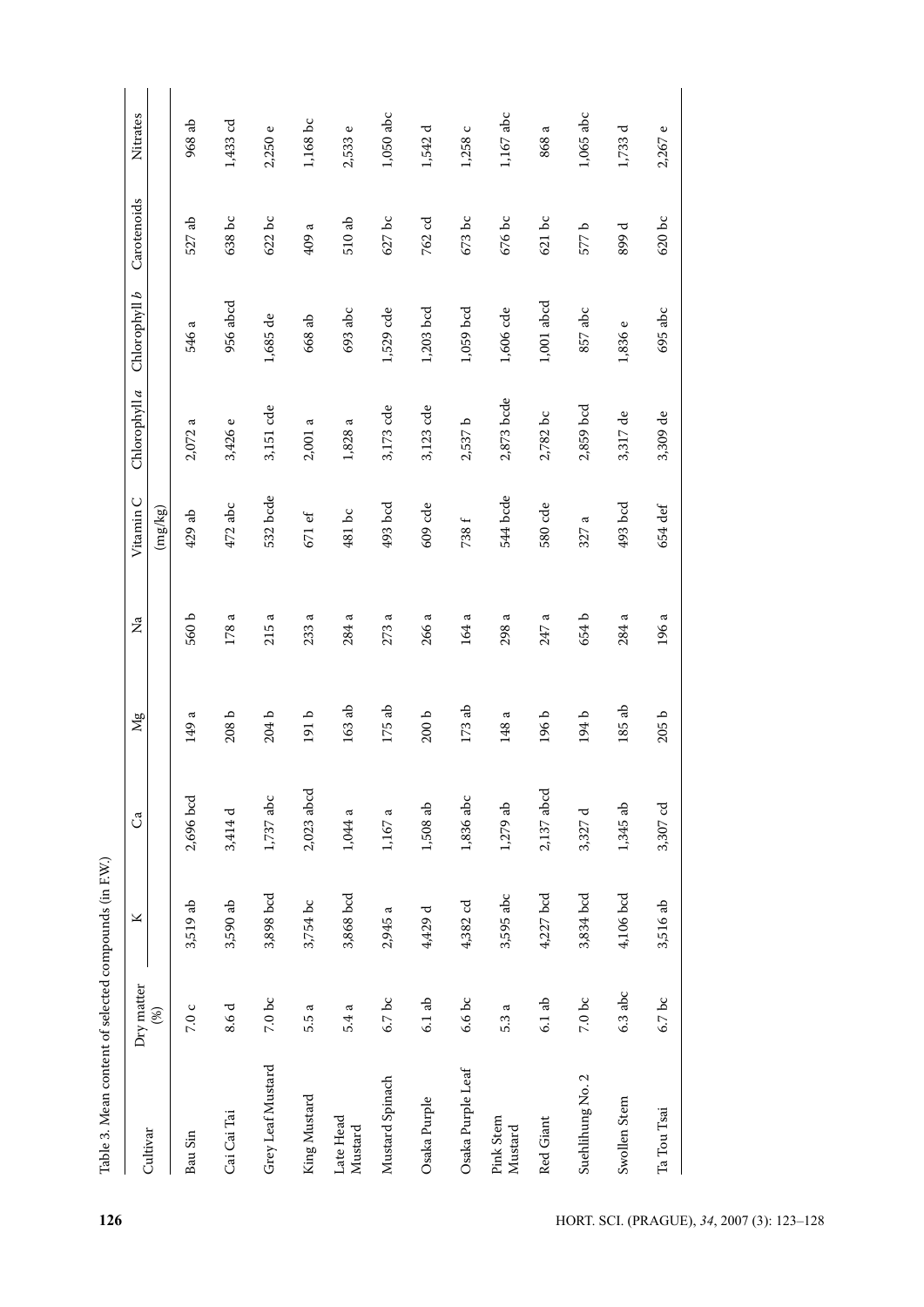levels are in agreement with previously reported results (USDA 2006). The highest level was found in cv. Suehlihung No. 2 (654 mg), the lowest in cv. Osaka Purple Leaf (164 mg).

Mean vitamin C content was 612 mg/kg in spring culture, in the autumn the recorded value was only 498 mg/kg. The highest and the lowest levels were 738 mg/kg and 327 mg/kg in cultivars Osaka Purple Leaf and Suehlihung No. 2, respectively. Data correspond to the literature, and are much higher if compared to many common leafy vegetables.

Total carotenoids mean content in spring and autumn cultures was 572 and 650 mg/kg, respectively. The highest level was recorded in cv. Swollen Stem (899 mg), while the lowest in King Mustard (409 mg).

Chlorophyll *a* mean content was 2,813 mg/kg in spring and 2,705 mg/kg in autumn culture. Cultivar Cai Cai Tai reached 3,426 mg, in contrast to 1,828 mg of cv. Late Head Mustard.

Mean content of chlorophyll *b* was 653 and 1,327 mg/kg in spring and autumn cultures, respectively. In this case, cv. Swollen Stem had the highest content (1,836 mg), while cv. Bau Sin the lowest (546 mg). Generally, more than double levels of chlorophyll *b* were found in the autumn culture.

Levels of nitrates were similar in both seasons; in spring, it was 1,433 mg, whereas in autumn 1,387 mg per kg. The highest level was recorded in cv. Late Head Mustard (2,533 mg) and the lowest in Red Giant (868 mg).

A significant effect of cultivar on contents of all analysed compounds was detected. Similar results were reported for other vegetables in Alasalvar et al. (2001) or Elkner and Kaniszewski (2001). The effect of growing season was confirmed in the contents of vitamin C, carotenoids, chlorophyll *b*, calcium, sodium, dry matter and nitrates. Influence of climatic conditions on the content of most nutritional compounds was previously described by Islam and Khan (2000).

Nitrate levels were highly correlated to the sun radiation and temperature in accordance to Escobar-Gutiérrez et al. (2002).

#### **Conclusion**

Chinese mustard can be cultivated in soilless system; it results from high yield of cultivars Red Giant or King Mustard. The effect of genotype on practically all observed parameters was confirmed. In some cases, differences in morphological parameters and levels of analysed compounds were more than 3-fold.

The importance of morphological parameters for economics of cultivation is high. According to the Chinese mustard type, there was a possibility to select suitable leaf cultivars with good relation between plant weight and number of leaves (e.g. Mustard Spinach, Osaka Purple Leaf or Swollen Stem).

Differences in nutritional values were confirmed within the evaluated assortment. Cultivars Cai Cai Tai and Osaka Purple Leaf showed good levels of selected compounds, whereas Red Giant and Bau Sin reached the lowest nitrate levels.

## **Ac k n o w l e d g e m e n t**

Results were obtained in collaboration with Mrs. Petra Poláková.

## **Re f e r e n c e s**

- ALASALVAR C., GRIGOR J.M., ZHANG D., QUANTICK P.C., SHAHIDI F., 2001. Comparison of volatiles, phenolics, sugars, antioxidant, vitamins, and sensory quality of different colored carrot varieties. Journal of Agricultural and Food Chemistry, *49*: 1410–1416.
- DUKE J.A., 2002. Handbook of Phytochemical Constituents of GRAS Herbs and Other Economic Plants. Boca Raton, CRC Press.
- ELKNER K., KANISZEWSKI S., 2001. The effect of nitrogen fertilization on yield and quality factors of celery (*Apium graveolens* L. var. *dulce* Mill/Pers.). Vegetable Crops Research Bulletin, *55*: 49–59.
- ESCOBAR-GUTIÉRREZ A.J., BURNS I.G., LEE A., ED-MONDSON R.N., 2002. Screening lettuce cultivars for low nitrate content during summer and winter production. Journal of Horticulture Science & Biotechnology, *77*: 232–237.
- HOLM G., 1954. Chlorophyll mutations in barley. Acta Agriculturae Scandinavica, *4*: 457–471.
- ISLAM M.S., KHAN S., 2000. Changes in quality characteristics of three tomato cultivars maturing at seven different sowing times. Tropical Agriculture, *77*: 236–243.
- ISMAIL A., FUN C.S., 2003. Determination of vitamin C, beta-carotene and riboflavin contents in five green vegetables organically and conventionally grown. Malaysian Journal of Nutrition, *9*: 31–39.
- USDA, 2006. U.S. Department of Agriculture, Agricultural Research Service. USDA National Nutrient Database for Standard Reference, Release 19. Nutrient Data Laboratory Home Page, http://www.ars.usda.gov/ba/bhnrc/ndl, 14. 4. 2007.

Received for publication April 19, 2007 Accepted after corrections May 5, 2007